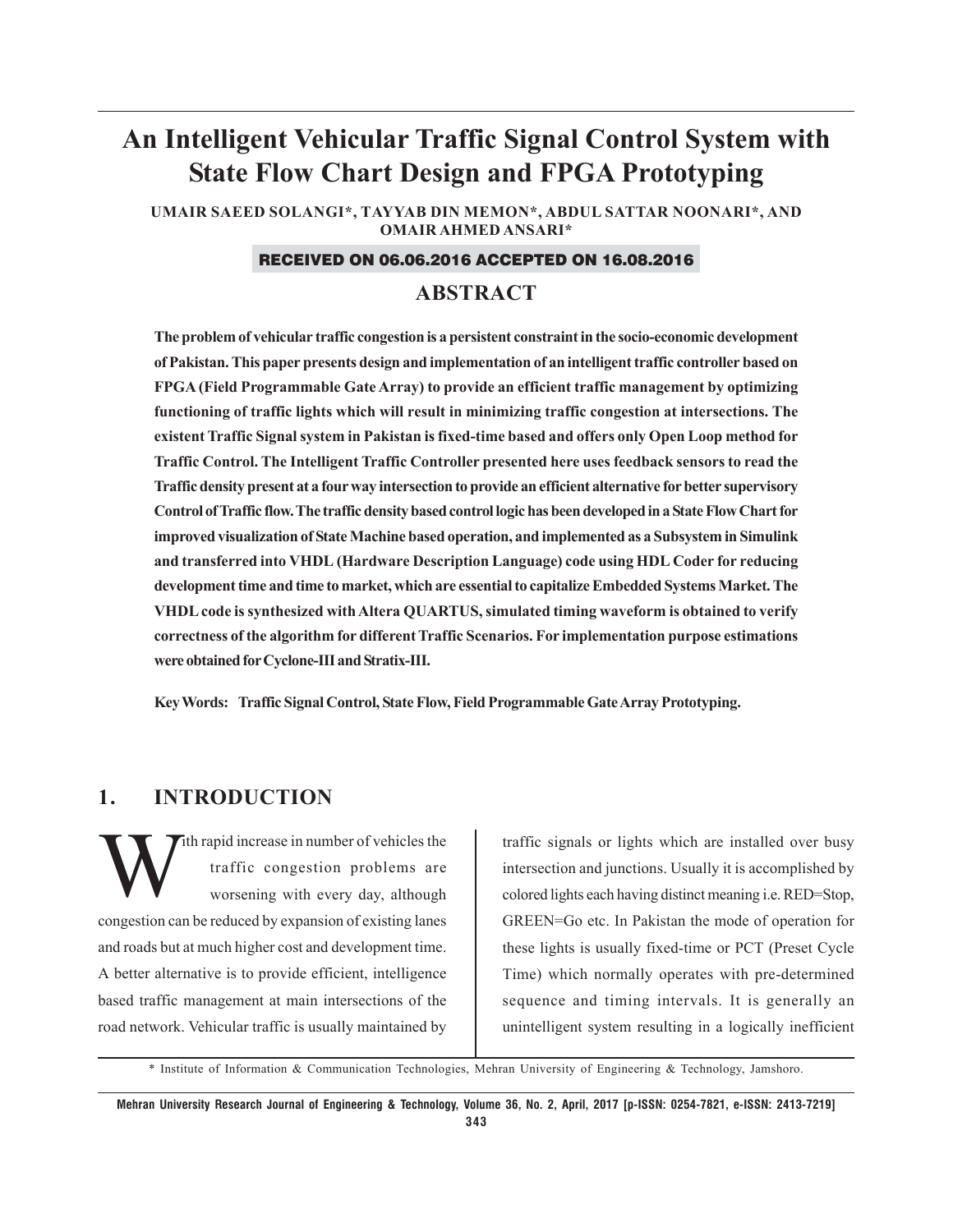operation. Logical inefficiency of fixed time interval based operation becomes evident when a lane with no or less vehicular traffic is given its pre-allocated interval which may consequently increase the congestion at other lanes with more traffic. This shows that there is a need for feedback from the lanes to the controller to minimize the congestion.

The objective of this paper is to present the design and implementation of an Intelligent traffic controller which has the capability to switch the lights with adaptive intervals in accordance with the traffic density present at four lanes of the intersection and can also detect fault in sensors. The proposed application of sensors to detect the traffic density makes the controller a closed loop system, which is an improvement over the traditional open loop system. The design is implemented in two phases.

In the first phase, a control logic based on maximum traffic density is developed which combines Vehicle Actuated & Preset Cycle Time modes in state flow chart, which is tested for its operation in a Simulink model. And in the second phase, the state flow chart is converted into its equivalent VHDL code with HDL coder for FPGA prototyping. Generated VHDL code is compiled and simulated in Altera QUARTUS II to observe its correctness and performance evaluation.

#### **1.1.1 PCT Mode**

In this mode traffic light controller follows a predetermined sequence of light switching and interval length. It is basically open loop and does not take traffic density into consideration for determination of sequence or interval length. Because of open loop it's relatively easier and cheaper to design.

## **1.1.2 VA Mode**

In this mode the already installed sensors on the lanes indicate the presence or passage of the vehicles. Based on this detection relevant lights for the particular lane are activated.

#### **1.2 FPGA Based Prototyping**

FPGA shortens development time for prototyping of newer digital designs. FPGAs usually fill the gap between ASICs (Application Specific Integrated Circuits) and microcontrollers in terms of cost, performance and speed [1]. The paper also focuses on implementation of the proposed controller design on an FPGA. FPGA require HDL for their practical implementation and unlike C or any other behavioral language it uses concurrent processing, resulting in faster operation. Verilog and VHDL are the two widely used HDLs in the world. The system model presented here is implemented with VHDL which is generated through HDL coder.

## **1.3 State Flow Based System Modeling**

State flow is a Simulink tool which is mainly used to design an event driven system with supervisory control logic [2]. This paper also emphasis on the use of HDL coder to generate the VHDL code for the proposed control logic to reduce the overall development time. And for this purpose the state machine based model of the system is developed in State Flow, which is then transferred into its equivalent VHDL code with help of HDL coder.

This reduces the development time, achieves faster prototyping and results in high level of flexibility as any future modifications will now be done in State Flow Model of the system as compared to line by line debugging of the VHDL code of the system which consumes more time and concentration. The system is modeled as a subsystem in Simulink for functional simulation with fixed step discrete solver.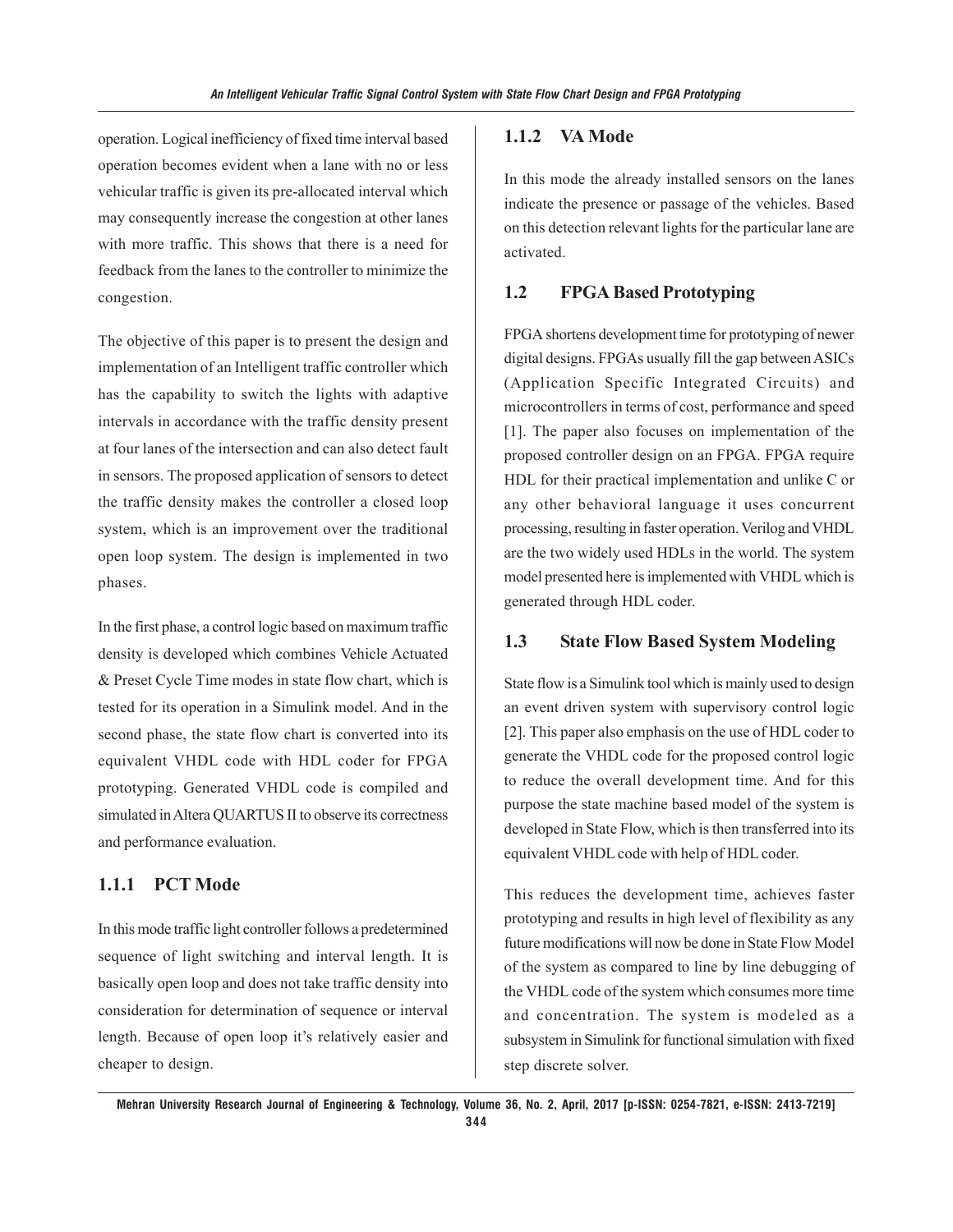# **2. RELATED WORK**

There are many techniques and methods which can improve the performance of traffic light system. Meisam, et. al. [3] propose a fuzzy based Intelligent algorithm that mainly operates on traffic density and other parameters to control the green light duration. The fuzzy sytem is then implemented as a State Machine in Verilog. Fuzzy systems though much efficient but require a better understanding of the fuzzy sets and how they are developed.

Jin [4] implements an FPGA state machine based inteligent controller which aims to optimize the flow of traffic. The case study has been taken as that of traffic pattern at roads of california state university, which is a localized solution.

A better improvement over a fixed time system is presented by Sabri, et. al. [5], authors present a system that operates on a fixed-time mode in the peak hours while sensors are used in the off peak hours, this also emphasize the use of sensors to improve the traffic light system even for a fixed time system. Simarpreet, et. al. [6] implement a wireless sensor network based FPGA traffic light controller. The system determines the duration of Green light by calculating the average time with the aid of counters. This system can be more complicated in terms of practical implementation. And fault in any one sensor may diminish the overall capability of the system. Another State machine based system is developed by El-Medany, et. al. [7], it presents an implementation of an FPGA based State machine controller which operates with fixed time in rush hour and uses sensors for narrow lanes in normal time. The system is built on a model having main roads and narrow lanes. Jose, et. al. [8] present a design methodolgy for FPGA based state machine controller which possess the capability to manage the flow of traffic in phase

sequences, but this phase sequencing can not be generalized for other traffic intersections.

Another improvement over a fixed time system is presented by Boon, et. al. [9]. Authors propose a design which establishes improvement of a fixed time system by the time management of Peak and Off peak hour in cycles.

Liu, et. al. [10] authors emphasize the application of FPGA for the design of Dual mode traffic light controller with Master-Slave lanes, and thus it is limited for intersections having master-slave lanes. Prashant, et. al. [11] present a methodolgy with different optimized algorithms at different hours in 24 hour span with FPGA implementation.

Almost all of the cited work impose their view of better prototyping via FPGA, which is supported with their simulation results and discussion. Improvement methods of a fixed time system may seem less expensive but may require prestudy of the traffic ruotine and may be limited to specific traffic patterns. Intelligent systems based on Fuzzy and WSN (Wirless Sensor Networks) appear to be more challenging to comprehend. While state machine based control logic is more straight forward when implemented with FPGA.

#### **3. METHODOLOGY**

#### **3.1 Four Way Intersections Model**

The model presented in Fig. 1 is a generic representation of a four way intersection. It is assumed that each lane (i.e. North, South, East, West) have been installed with inductive loop sensors distanced at 5 ,10 and 15M with Sensor-1, Sensor-2 and Sensor-3 respectively at each lane. In this model the VA mode has been extended to operate on algorithm based on traffic density rather than mere presence of Vehicles.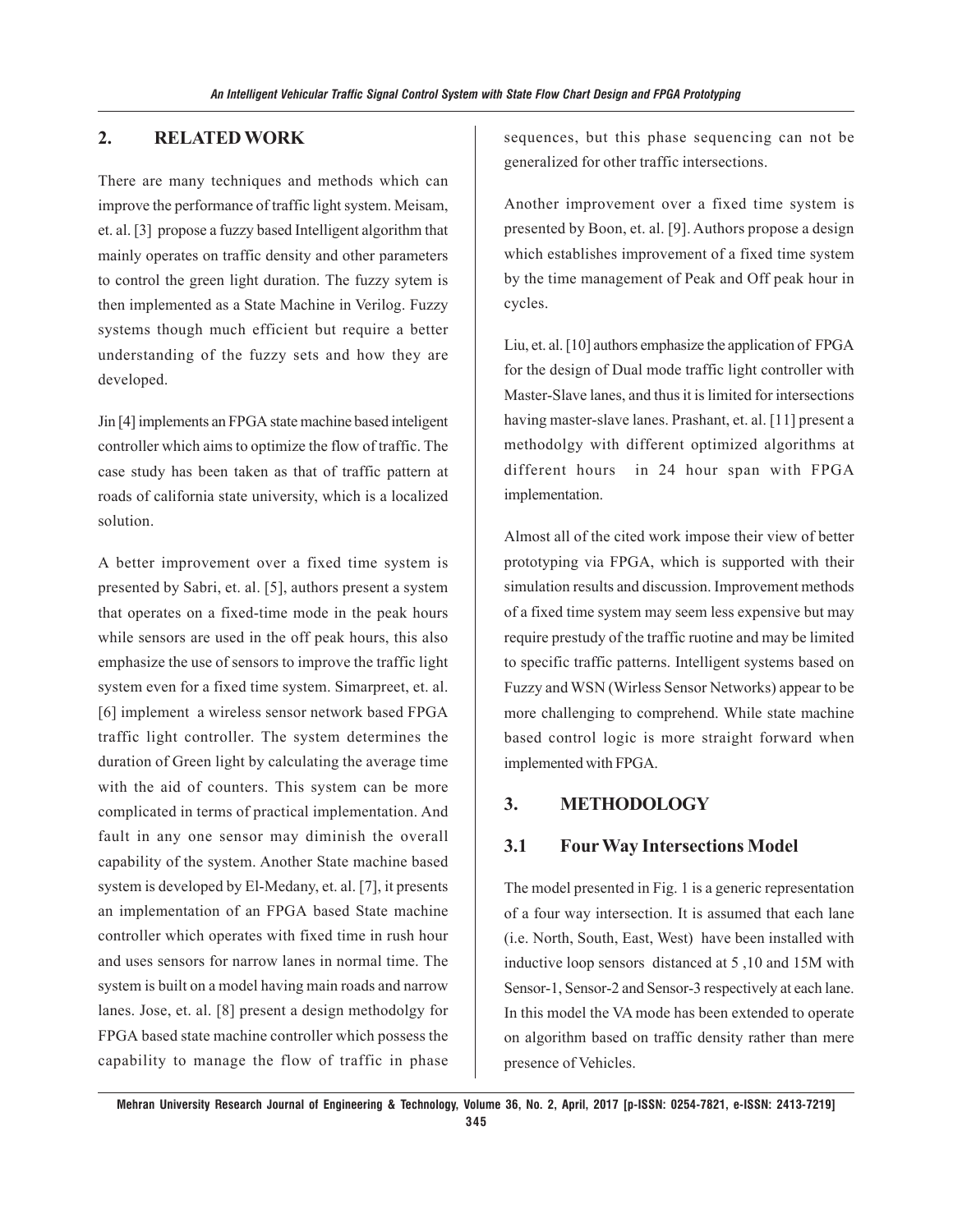The model uses a total of 12 sensors that are installed to cover four lanes with 3 sensors per lane. The system does not take cross lane traffic into consideration. All the traffic is presumed to flow in straight directions.

#### **3.2 Traffic Density of Based Control Logic**

This paper uses the concept of traffic density based control logic derived from similar approach used by Shwetank, et. al. [12], which demonstrates that by using multiple sensors, the controller can be prioritized to serve the lane with maximum traffic density which is given by status of sensors thereby resulting in a dynamic system.

The Fig. 2 shows the Flow Chart depicting the control logic applied in State Flow to operate as a state machine. In case of no fault the controller serves lane/s with maximum density according to sensor data as given in Table 1 Note that the Timing units 5, 10 and 15 are arbitrary and non-standard and are mainly proposed for the purpose of simulation. The objective of control logic is to maintain a correspondence between traffic density levels and Green Light's ON time duration.

#### **3.3 Fault Detection Condition**

The control logic accounts for the fault that can be logically detected. There are total 12 conditions (Table 2) for fault detection that override the normal VA based operation. When a higher numbered sensor is active and lower inactive it will be handled as a fault condition and controller will switch to PCT mode.

#### **3.4 FPGA Based State Machine**

State Machine designed in state flow chart shown in Fig. 2 is converted into VHDL for prototyping in FPGA. Workflow advisor converts the Simulink subsystem into industry standard VHDL code.

RTL view of the sate machine is represented in Fig. 3. The inputs of the State Machine are actually the sensor inputs along with clocking and enabling inputs, its outputs are essentially the states that were modeled in state flow chart. While Fig. 4 is the overall RTL model of the traffic light controller with its enabling and clocking circuitry.



*FIG. 1. FOUR WAY INTERSECTION WITH DIRECTIONS (NORTH, SOUTH EAST WEST)*

**Mehran University Research Journal of Engineering & Technology, Volume 36, No. 2, April, 2017 [p-ISSN: 0254-7821, e-ISSN: 2413-7219] 346**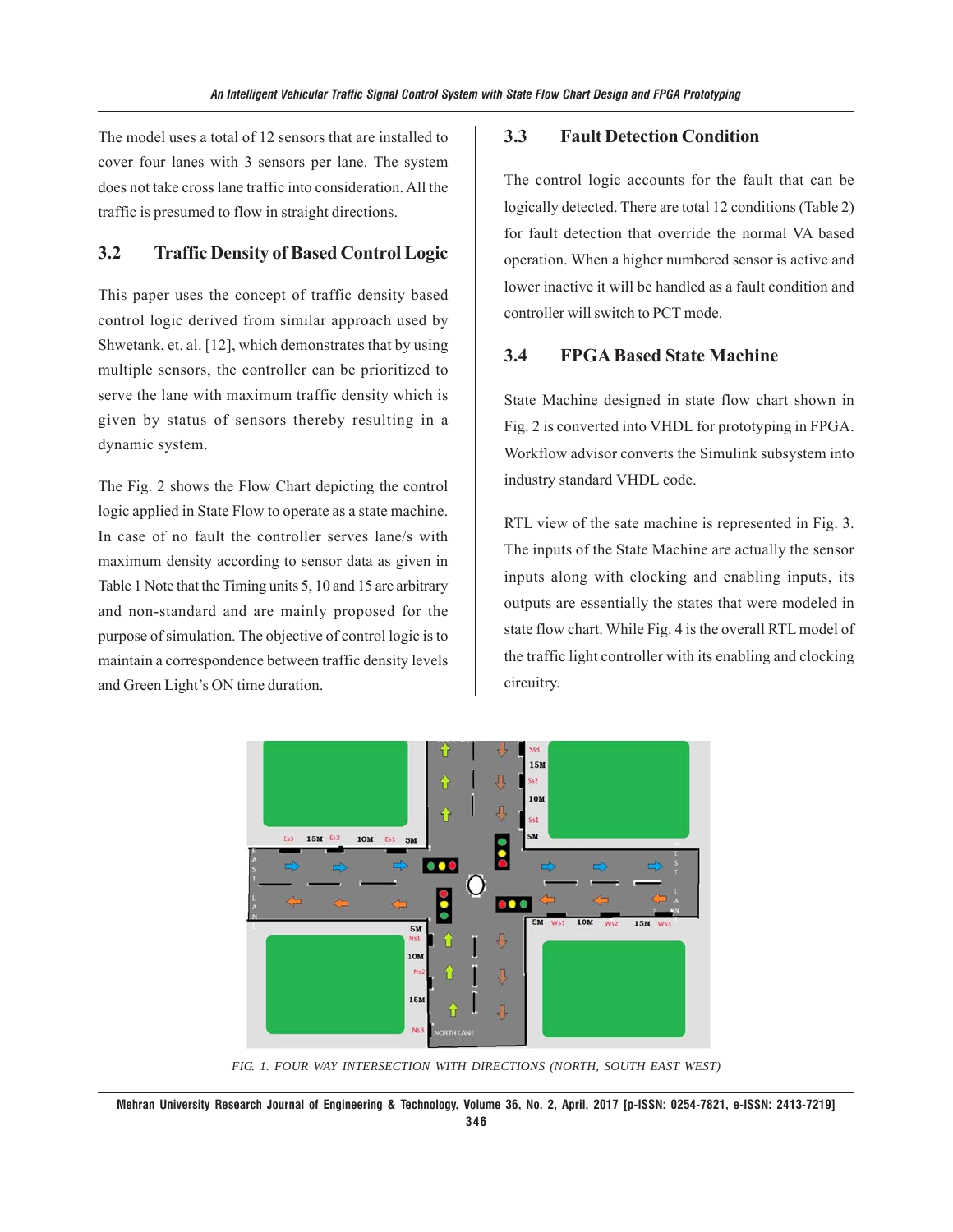

*An Intelligent Vehicular Traffic Signal Control System with State Flow Chart Design and FPGA Prototyping*

*FIG. 2. FLOWCHART FOR PROPOSED CONTROL LOGIC*

|  | <b>TABLE 1. SENSOR CONDITIONS AND DURATION OF GREEN LIGHTS</b> |
|--|----------------------------------------------------------------|
|  |                                                                |

| Traffic Density Level | Indication                                                                                                                                                    | Duration of Green Light ' ON' Time |  |
|-----------------------|---------------------------------------------------------------------------------------------------------------------------------------------------------------|------------------------------------|--|
| Minimum               | Only Sensor 1 is 'ON'<br>i.e. $Ns1=1$ , $Ss1=1$ , $Es1=1$ , $Ws1=1$                                                                                           | 5 Clocks/Triggers                  |  |
| Medium                | Sensor $1 \& 2$ are 'ON' i.e.<br>$Ns1=1$ & & $Ns2=1$ ,<br>$Ssl=1$ & & $Ssl=1$ ,<br>Es1=1 & & Es2=1,<br>$Ws1=1$ && $Ws2=1$                                     | 10 Clocks/Triggers                 |  |
| Maximum               | Sensor $1,2&3$ are 'ON' i.e.<br>$Ns1=1$ && $Ns2=1$ && $Ns3=1$<br>$\text{Ss1}=1$ && Ss2=1 && Ss3=1<br>Es1=1 && Es2=1 && Es3=1<br>$Wsl=1$ && $Wsl=1$ && $Wsl=1$ | 15 Clocks/Triggers                 |  |

**Mehran University Research Journal of Engineering & Technology, Volume 36, No. 2, April, 2017 [p-ISSN: 0254-7821, e-ISSN: 2413-7219]**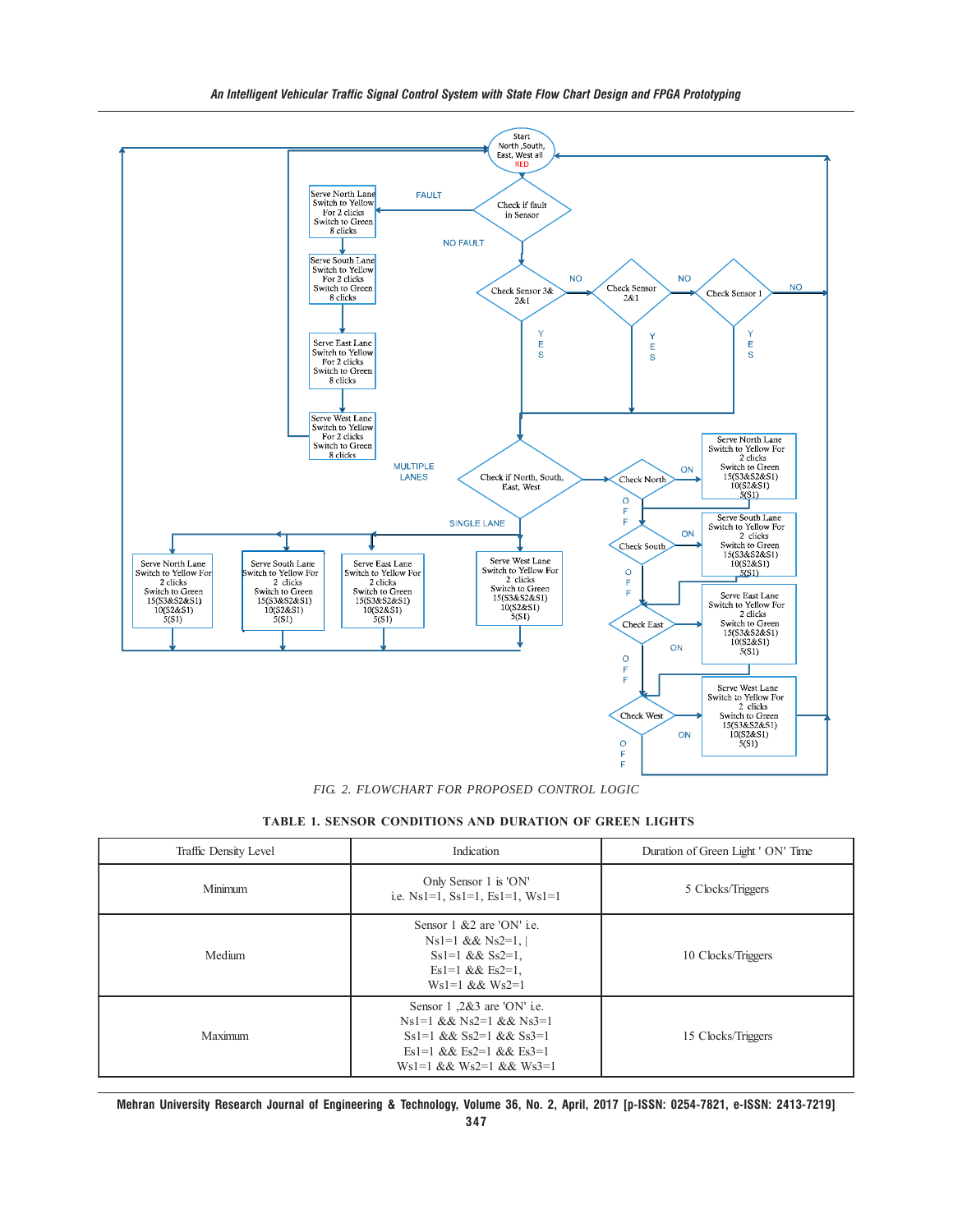# **4. SIMULATION RESULTS**

For the purpose of simulations Controller is subjected to different traffic situations that are manually set by sensor conditions i.e. Ns1, Ns2, Ss1 etc. The relative

| <b>Fault Condition</b>                                        | Action          |
|---------------------------------------------------------------|-----------------|
| $Ns3 == 1$ & & $Ns2 == 0$ & & $Ns1 == 0$                      |                 |
| $\text{Ss3} == 1 \&\&\text{Ss2} == 0 \&\&\text{Ss1} == 0$     |                 |
| $Fs3 == 1 & \& Es2 == 0 & \& Es1 == 0$                        |                 |
| Ws3==1 && Ws2==0 && Ws1==0                                    |                 |
| $Ns3 == 0$ & & $Ns2 == 1$ & & $Ns1 == 0$                      | <b>PCT MODE</b> |
| $S_{\rm s}3 == 0$ & & $S_{\rm s}2 == 1$ & & $S_{\rm s}1 == 0$ |                 |
| $Fs3 == 0 & & Es2 == 1 & & Es1 == 0$                          |                 |
| $Ws3 == 0$ & & $Ws2 == 1$ & & $Ws1 == 0$                      |                 |
| $Ns3 == 1$ & & $Ns2 == 1$ & & $Ns1 == 0$                      |                 |
| $\text{Ss3} == 1 \&\&\text{Ss2} == 1 \&\&\text{Ss1} == 0$     |                 |
| $Fs3 == 1 & & Es2 == 1 & & Es1 == 0$                          |                 |
| $Ws3 == 1$ & & $Ws2 == 1$ & & $Ws1 == 0$                      |                 |

#### **TABLE 2. LIST OF SENSOR CONDITIONS READ AS FAULT**



*FIG. 3. STATE FLOW CHART'S BIRD EYE VIEW FIG. 4. BIRD EYE VIEW OF CONTROLLER*

duration and switching instants of the Red, Green and Yellow lights are observed in response to those conditions.

#### **Settings for Simulation**

- For activation of the system 'enb' is set HIGH.
- 'resetx' is set to LOW.
- Sensor inputs for example 'Ns1', 'Ns2', 'Ns3' are set HIGH or LOW manually to depict various level traffic density for North lane. Same would be the case for other lanes.
- 'Ngreen', 'Nred' and 'Nyellow' are indications at North lane. Same would be the case for other lanes.



**Mehran University Research Journal of Engineering & Technology, Volume 36, No. 2, April, 2017 [p-ISSN: 0254-7821, e-ISSN: 2413-7219]**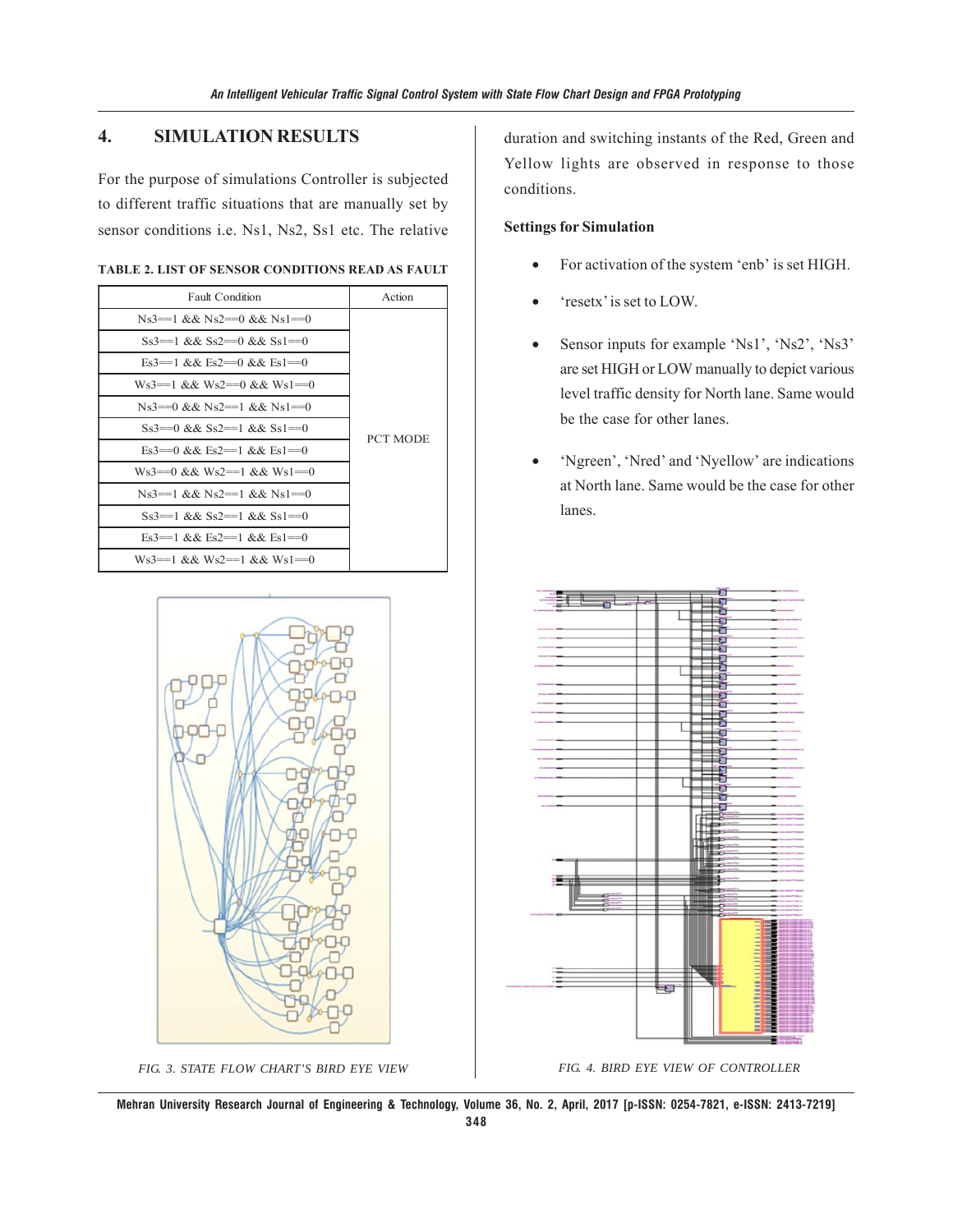Fig. 5 shows the change in the interval of Green Light 'ON' time duration with increasing traffic density at North Lane. The controller allows more time for increased no. of vehicles to pass through the junction.

Fig. 6 shows the response of controller when the North and South lanes both attain the same level of traffic density. The system responds by opening the North lane first and then follows the South lane. This

sequencing is arbitrary and non-standard, can be modified in state flow chart. The duration of Green light is in conjunction with the level of traffic density for both.

Fig.7 shows the response of the controller when different lanes are set to different levels of traffic density. The controller follows the traffic density principle by serving the lane with maximum traffic density.



*FIG. 5. NORTH HAVING GRADUAL RISE IN TRAFFIC FLOW*



*FIG. 6. RESPONSE TO NORTH & SOUTH WHEN BOTH ATTAIN SAME DEGREE OF TRAFFIC DENSITY*

**Mehran University Research Journal of Engineering & Technology, Volume 36, No. 2, April, 2017 [p-ISSN: 0254-7821, e-ISSN: 2413-7219] 349**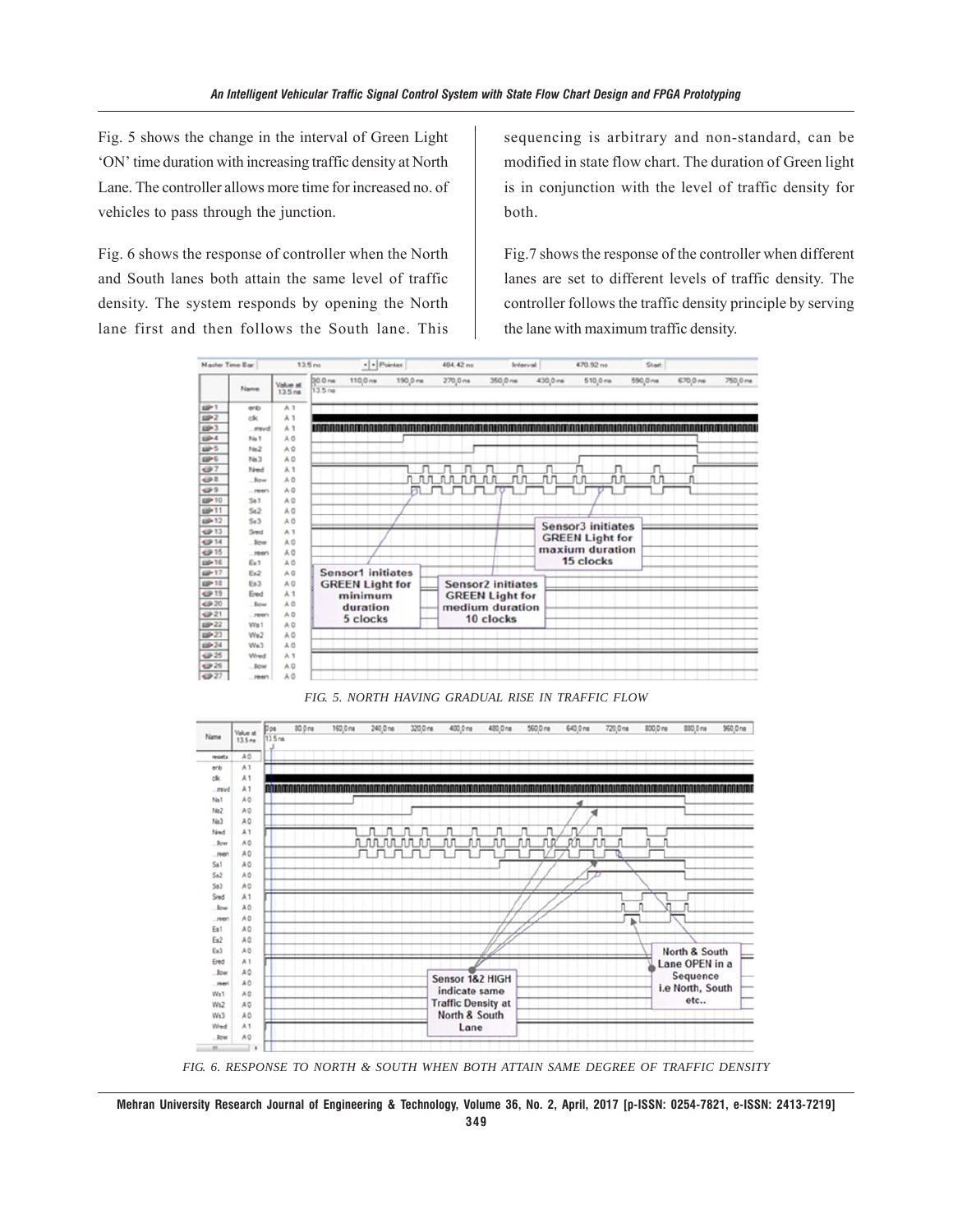Fig. 8 shows the response of the system when subjected to fault conditions. In response to faults the system switches to PCT mode and serves in an orderly manner and ignores the traffic density present at lanes.

# **5. AREA, PERFORMANCE AND POWER**

Compilation results along with Power analyzer and Time Quest analyzer reports are generated for the controller design when implemented with Stratix-III and Cyclone-III. Comparison is provided between these two FPGA

devices in Tables 3-4, in terms of Area utilization, Performance in terms of Speed and Power consumption.

**TABLE 3 AREA AND SPEED THROUGH COMPILATION RESULTS AND TIME QUEST ANALYZER**

| Area/Performance  | $C$ yclone-III | Stratix-III |
|-------------------|----------------|-------------|
| Logic Utilization | 11%            | $1\%$       |
| Registers         | $2\%$          | $<1\%$      |
| Total I/Os        | 15%            | 9%          |
| <b>FMAX (MHz)</b> | 117.04         | 219.93      |



*FIG. 8. SYTEM RESPONSE OVER DIFFERENT FAULT CONDITIONS*

**Mehran University Research Journal of Engineering & Technology, Volume 36, No. 2, April, 2017 [p-ISSN: 0254-7821, e-ISSN: 2413-7219]**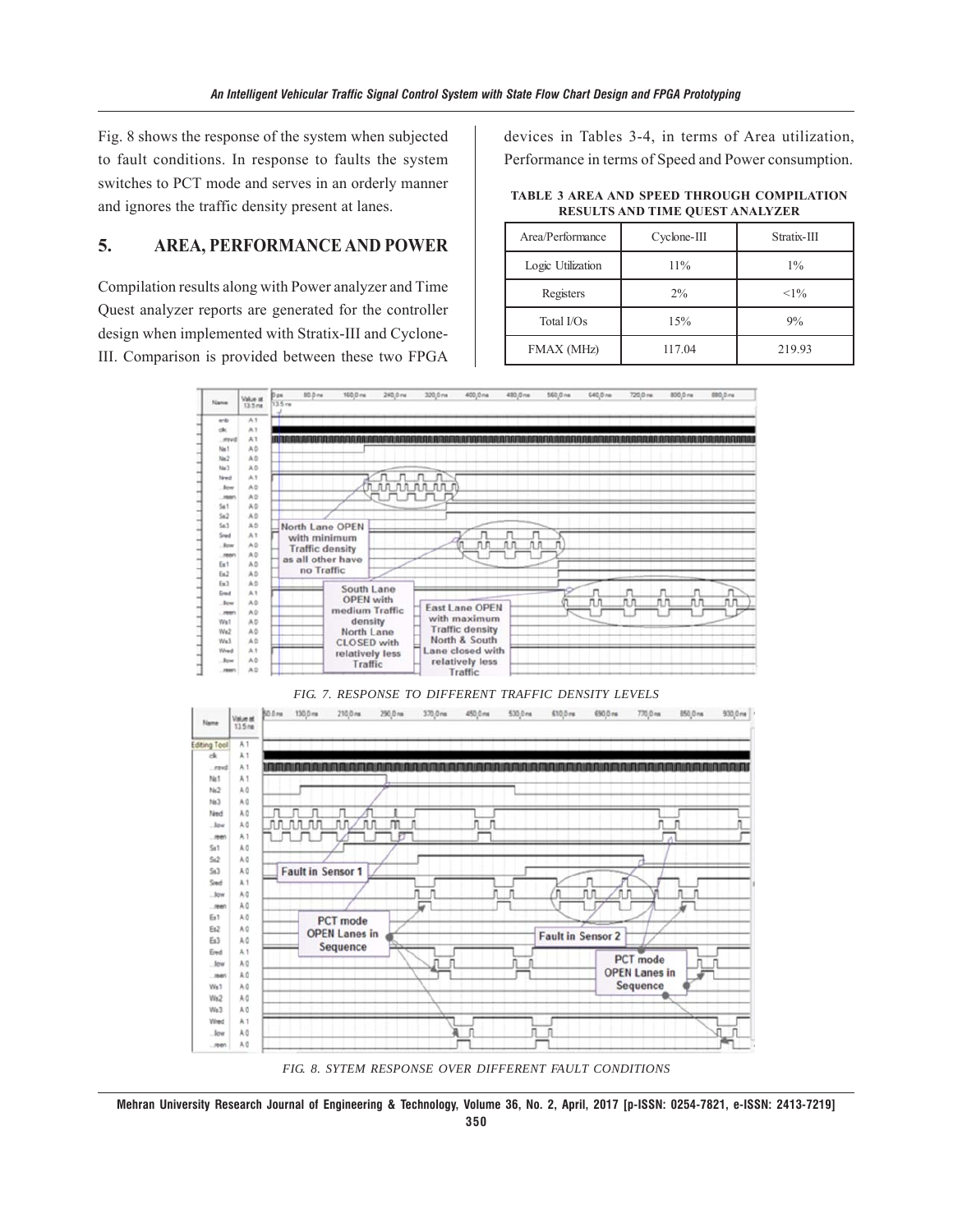| Power                                          | $C$ yclone-III | Stratix-III |
|------------------------------------------------|----------------|-------------|
| <b>Total Thermal Power</b><br>Dissipation (mW) | 105.96         | 485.36      |
| Core Dynamic Thermal Power<br>Dissipation (mW) | 38.95          | 45.53       |
| Core Static Thermal Power<br>Dissipation (mW)  | 46.23          | 399.72      |
| I/O Thermal Power<br>Dissipation (mW)          | 20.78          | 40.29       |

#### **TABLE 4 POWER ANALYSIS OBTAINED BY POWER ANALYZER**

## **6. CONCLUSIONS**

Traffic control system presented above was successfully developed in State Flow based on Traffic Density and Fault Detection Algorithm and transferred into VHDL code using HDL coder which reduced development time. FPGA based state machine's response was observed with different conditions set by the sensors in which the controller served lane with maximum traffic density based on the proposed control logic and operated in PCT mode when subjected to fault conditions.

Compilation results, Time Quest Analyzer and Power analyzer were used to obtain Area, Performance and Power consumption reports.

In conditions where Installation costs and power consumption are major concerns Cyclone-III appears to be a better choice while Stratix-III has the capacity of expansion, and can incorporate extended network model.

This controller is an efficient alternative for the existent system of traffic light controller in Pakistan.

# **7. FUTURE WORK**

The controller needs to be optimized with the aid of its Physical implementation along with the complete model of the system. Algorithm may be expanded to cover a complete network of traffic system, also an Alarm system may be used to signal the fault detection, and also means for fault recovery. For ASIC implementation the design may be further optimized for greater improvement in size and performance.

## **ACKNOWLEDGEMENTS**

Authors would like to express gratitude towards Institute of Information & Communication Technologies, for their motivational drive that resulted in the completion of this research especially Prof. Dr. Mukhtiar Ali Unar, and Dr. Imtiaz Hussain Kalwar, Mehran University of Engineering & Technology, Jamshoro, and also Engr. Ayaz Ahmed Soomro, Engr. Aneela Pathan, and Engr. Shahzeb Ansari, Quaid-e-Awam College of Engineering, Science & Technology, Larkana, Pakistan, for their support and encouragement.

## **REFERENCES**

- [1] Wolf, W., "FPGA-Based System Design", Illustrated Edition, Upper Saddle River New Jersey, Prentice Hall, 2004.
- [2] Stateflow® "User's Guide, R2014b", The Math Works, Inc., 3 Apple Hill Drive Natick, MA, October, 2014.
- [3] Meisam, R., and Hamidreza, R.K., "A New Method for Design and Implementation of Intelligent Traffic Control System Based on Fuzzy Logic Using FPGA", IEEE 13th Iranian Conference on Fuzzy Systems pp. 1-4, Iran, 2013.
- [4] Jin, F., "Intelligent Traffic Light Controller Design using FPGA Digest of Technical Papers", IEEE International Conference on Consumer Electronics, pp. 449-452, USA, 2016.
- [5] Sabri, M.F.K., Husin, M.H., Abidin, W.A.W.Z., Tay, K.M., and Basri, H.M., "Design of FPGA-Based Traffic Light Controller System", IEEE International Conference on Computer Science and Automation Engineering, Volume 4, pp.114–118, Shanghai, 2011.
- [6] Simarpreet, S.C., Snigdha, K., and Nidhi, G., "FPGA Implementation of a Traffic Light System: Self Adaptive with Disruptions Indicator", Annual IEEE India Conference, pp. 1-6, New Delhi, India, 2015.